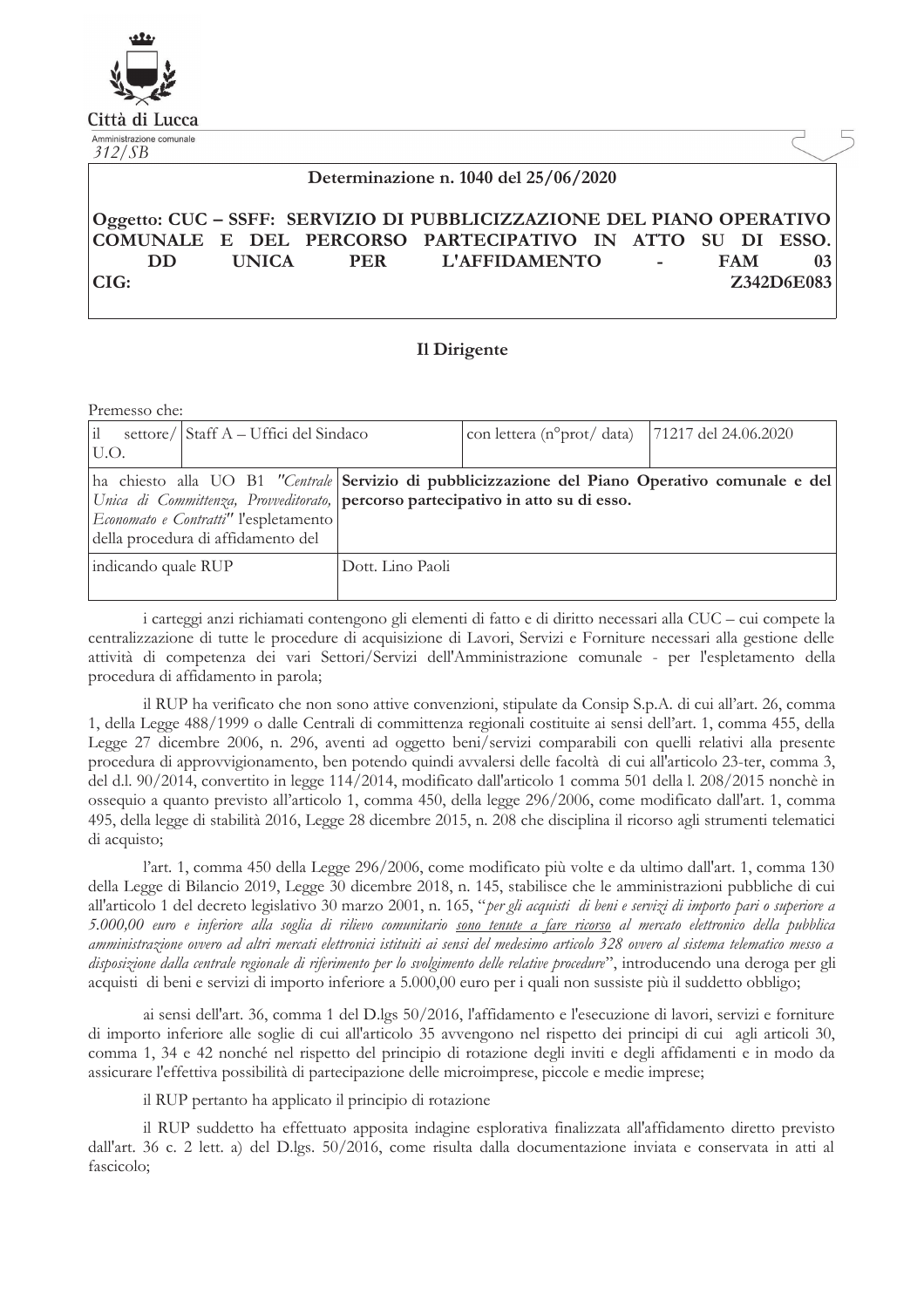| а             | l'interesse<br>soddisfare                                                                                                                                                                                                                                                                                                                                                              | pubblico che si intende Garantire la più ampia partecipazione ed accessibilità al percorso<br>partecipativo che ha ad oggetto il Piano Operativo comunale                                                                                                                      |  |  |  |  |
|---------------|----------------------------------------------------------------------------------------------------------------------------------------------------------------------------------------------------------------------------------------------------------------------------------------------------------------------------------------------------------------------------------------|--------------------------------------------------------------------------------------------------------------------------------------------------------------------------------------------------------------------------------------------------------------------------------|--|--|--|--|
| b             | l'oggetto del servizio                                                                                                                                                                                                                                                                                                                                                                 | Servizio di pubblicizzazione del Piano Operativo comunale e<br>del percorso partecipativo in atto su di esso.                                                                                                                                                                  |  |  |  |  |
| $\mathsf C$   | la durata                                                                                                                                                                                                                                                                                                                                                                              | 6 mesi – inoltre ai sensi dell'art. 106 D.Lgs. 50/2016 c.11 è<br>prevista la proroga del contratto (per il tempo strettamente<br>necessario all''espletamento delle procedure di gara e agli<br>stessi prezzi e condizioni contrattuali, ovvero a condizioni più<br>favorevoli |  |  |  |  |
| d             | il contratto verrà stipulato mediante corrispondenza secondo l'uso del commercio consistente in un apposito<br>scambio di lettere, tramite posta elettronica certificata o strumenti analoghi negli altri Stati membri, come<br>previsto dall'art. 32, comma 14, del D.lgs 50/2016 in caso di procedura negoziata ovvero per gli affidamenti di<br>importo non superiore a 40.000 euro |                                                                                                                                                                                                                                                                                |  |  |  |  |
| e             | i termini, le modalità e le condizioni del servizio in oggetto sono contenute nella lettera di richiesta di avvio<br>della procedura                                                                                                                                                                                                                                                   |                                                                                                                                                                                                                                                                                |  |  |  |  |
| f             | è stato giudicato inopportuno suddividere in più lotti l'affidamento in esame, in quanto trattasi di servizio non<br>suddivisibile                                                                                                                                                                                                                                                     |                                                                                                                                                                                                                                                                                |  |  |  |  |
| g             | non è stato redatto il Documento Unico per la Valutazione dei Rischi da Interferenza (DUVRI) previsto dal<br>D.Lgs 81/2008, conseguentemente i costi di sicurezza sono pari a € 0,00, poichè non sono stati rilevati rischi da<br>interferenza.                                                                                                                                        |                                                                                                                                                                                                                                                                                |  |  |  |  |
| h             | l'operatore economico aggiudicatario si assumerà gli obblighi della tracciabilità dei flussi finanziari previsti<br>dall'art. 3 della Legge 13 Agosto 2010 n.136 e successive modifiche ed integrazioni                                                                                                                                                                                |                                                                                                                                                                                                                                                                                |  |  |  |  |
| $\frac{1}{1}$ | il servizio in oggetto, ai sensi dell'art. 1, comma 13, del D.L. 95/2012, convertito in L. 135/2012, e successive<br>modifiche ed integrazioni, è soggetta alla clausola risolutiva, pertanto qualora si rendessero disponibili strumenti<br>di acquisto CONSIP compatibili, verrà attivata la procedura prevista dal comma 13 dell'art. 1 suddetto                                    |                                                                                                                                                                                                                                                                                |  |  |  |  |
|               | m il criterio di aggiudicazione consiste nella valutazione da parte del Rup della congruità delle condizioni quali-<br>quantitative ed economiche acquisite                                                                                                                                                                                                                            |                                                                                                                                                                                                                                                                                |  |  |  |  |
| n             | qualora, nel corso della durata contrattuale, emergessero ulteriori esigenze al momento non conosciute, con<br>successivo atto il RUP potrà ricorrere al medesimo operatore economico purchè agli stessi prezzi, patti e<br>condizioni e nei limiti di spesa complessivamente previsti per l'affidamento diretto                                                                       |                                                                                                                                                                                                                                                                                |  |  |  |  |
|               | L'Op. Econ.   NoiTv srl                                                                                                                                                                                                                                                                                                                                                                |                                                                                                                                                                                                                                                                                |  |  |  |  |
|               | $_{\text{c} \rho}$ d $_{\text{o}}$                                                                                                                                                                                                                                                                                                                                                     | $V_{12}$ del Ciocco 6.55051 - $\log$ Castelyecchio Pascoli - Barca (LI)                                                                                                                                                                                                        |  |  |  |  |

il fine da perseguire, l'oggetto, la forma, le clausole ritenute essenziali, le modalità di scelta del contraente e le ragioni che motivano la scelta nel rispetto della vigente normativa, vengono di seguito specificati:

| L'Op. Econ.<br>sede<br>CF/PI                             | NoiTv srl<br>Via del Ciocco 6 55051 - loc. Castelvecchio Pascoli - Barga (LU)<br>80000910507/01726700469 |           |        |                   |          |                                                                 |      |
|----------------------------------------------------------|----------------------------------------------------------------------------------------------------------|-----------|--------|-------------------|----------|-----------------------------------------------------------------|------|
| ha presentato la sua migliore offerta pari ad $\epsilon$ |                                                                                                          |           | 960,00 |                   |          |                                                                 |      |
| eventuali<br>onen<br>sicurezza: $\epsilon$               | 0,00                                                                                                     | $\%$ IVA: | 22     | Totale $\epsilon$ | 1.171,20 | Eventuali<br>costi<br>per<br>rischi<br>da<br>interferenza:<br>€ | 0,00 |

il prezzo è stato ritenuto congruo dal RUP ed in linea ai prezzi di mercato, come si evince dal Verbale allegato alla presente non parte integrante;

la suddetta spesa trova la giusta copertura finanziaria nelle disponibilità iscritte nelle voci del Bilancio di previsione finanziario armonizzato 2020 - 2022 approvato con Delibera del Consiglio Comunale n. 119 del 30.12.2019, previa autorizzazione del Settore 5 all'utilizzo di specifico capitolo PEG e di cui alla nota PG 71768/2020;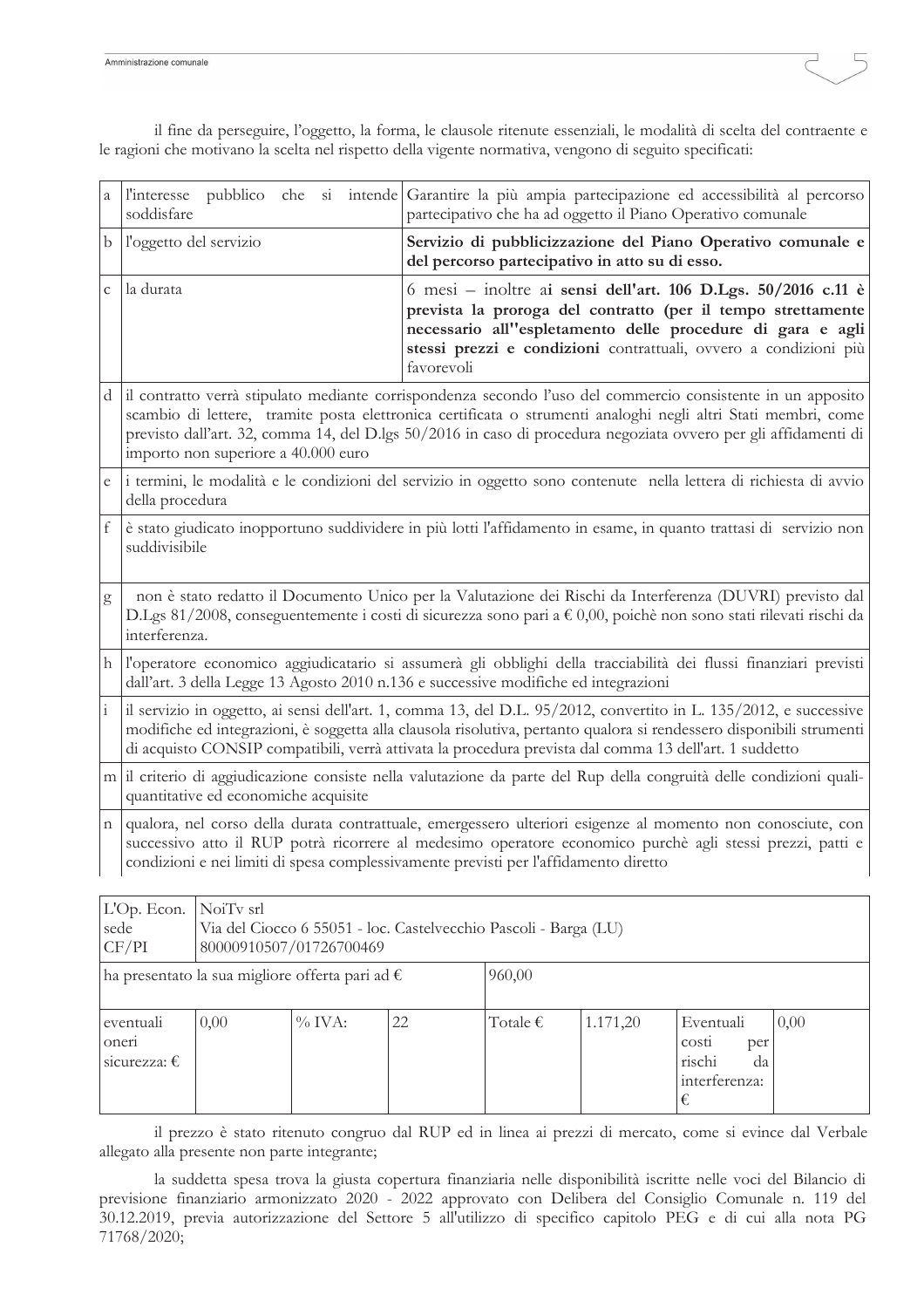in esito alla procedura di affidamento nei confronti dell'operatore suddetto sono stati effettuati i seguenti controlli, con esito regolare: verifica del requisito professionale (CCIAA) verifica della regolarità della posizione contributiva (DURC), verifica eventuali annotazioni nel casellario (banca dati ANAC);

in ottemperanza alla normativa vigente in materia di tracciabilità dei flussi finanziari (L. 13.08.2010 n. 136 e ss.mm.ii.) è stato acquisito il CIG (codice identificativo gara) riportato in oggetto, mentre all'Operatore Economico affidatario verrà richiesto il conto corrente dedicato alla P.A. su cui effettuare i pagamenti;

i pagamenti sono compatibili con gli stanziamenti di Bilancio;

per quanto sopra premesso, ai sensi dell'art. 107 del D. Lgs. 18 agosto 2000 n. 267 ed in ragione delle competenze dirigenziali conferite con giusto decreto del Sindaco n. 7 del 28/02/2020 visti: il D. Lgs. 18 agosto 2000 n. 267, il D.Lgs. 18 aprile.2016, n. 50 e ss.mm.ii., il D.P.R. 5 ottobre 2010, n. 207, per quanto ancora in vigore; la L.R. Toscana n. 38 del 13-07-2007; l'art. 26, comma 3, della Legge n. 488/1999; l'art. 1, commi 449, 450 e 451 della Legge 27 dicembre 2006, n. 296; la L. 6 luglio 2012 n. 94, la L. 7 agosto 2012 n. 135 e la L. 228 del 24 dicembre 2012.

## **DETERMINA**

 $\mathbf{1}$ di approvare, agli esiti delle risultanze della procedura, l'affidamento del servizio di cui all'oggetto a:

| Op. Economico | NoiTy srl                                                        |
|---------------|------------------------------------------------------------------|
| sede          | Via del Ciocco 6 55051 - loc. Castelvecchio Pascoli - Barga (LU) |
| CF/PI         | 80000910507/01726700469                                          |

di impegnare, previa autorizzazione del Settore 5 all'utilizzo di specifico capitolo PEG e di cui alla nota PG 71768/2020, la somma complessiva di  $\epsilon$  1.171,20 comprensiva di IVA (IVA al 22% importo netto  $\epsilon$  960,00)

| cap PEG | esercizio di esigibilità<br>$(\text{anno}/i)$ | cronoprogramma di spesa<br>$(\text{anno}/1)$ | centro di costo |
|---------|-----------------------------------------------|----------------------------------------------|-----------------|
| 33360/2 | 2020                                          |                                              |                 |

 $\overline{\mathcal{E}}$ di dare atto che:

 $3.1$ è fatta salva l'attivazione della clausola risolutiva – ai sensi dell'art. 1, comma 13, del D.L. 95/2012, convertito in L. 135/2012 e successive modifiche ed integrazioni – qualora si rendessero disponibili strumenti di acquisto CONSIP compatibili;

al Responsabile Unico del Procedimento spettano tutti i compiti previsti dalla normativa vigente, come  $3.2.$ risulta dalla nota prot. richiamata in narrativa;

relativamente alla fase di affidamento e della stipula del contratto vengono assolti dalla U.O.B.1 gli  $3.3$ adempimenti nei confronti dell'Autorità di Vigilanza (AVCP), quelli previsti dalla L. 06.12.2012, n. 190, D. Lgs. 14.03.2013, n. 33 in materia di Trasparenza, nonché di quelli in ossequio al Piano per la prevenzione della Corruzione e della Trasparenza attualmente in vigore;

 $3.4$ l'aggiudicazione è efficace in quanto sono stati verificati i prescritti requisiti ai sensi dell'art.32, c.7 del Codice dei contratti pubblici;

 $3.5$ viene trasmessa copia del presente atto e tutta la documentazione di gara al R.U.P. per tutti gli adempimenti di competenza per la gestione dell'esecuzione del contratto e la liquidazione delle relative spettanze, per gli obblighi in materia di Trasparenza, Sitat Sa, Piano Triennale per la Prevenzione della Corruzione e della Trasparenza attualmente in vigore;

la procedura di affidamento è stata svolta nel rispetto del codice di comportamento del Comune di Lucca, di 3.6 cui al DPR 62/2013, adottato con deliberazione Giunta Comunale del 28 gennaio 2014 n. 13 (obblighi in materia di anticorruzione);

non si provvederà alla comunicazione di cui all'art. 76 del D. Lgs 18 aprile 2016, n. 50, trattandosi di 3.7 affidamento diretto;

il contratto sarà stipulato dal Comune di Lucca secondo l'uso del commercio consistente in un apposito 3.8 scambio di lettere, tramite posta elettronica certificata, come previsto dall'art. 32, comma 14, del D.lgs 50/2016; nello stesso sarà menzionata la clausola di cui all'art. 53 comma 16-ter d. lgs 165/2001 attestante che l'aggiudicatario